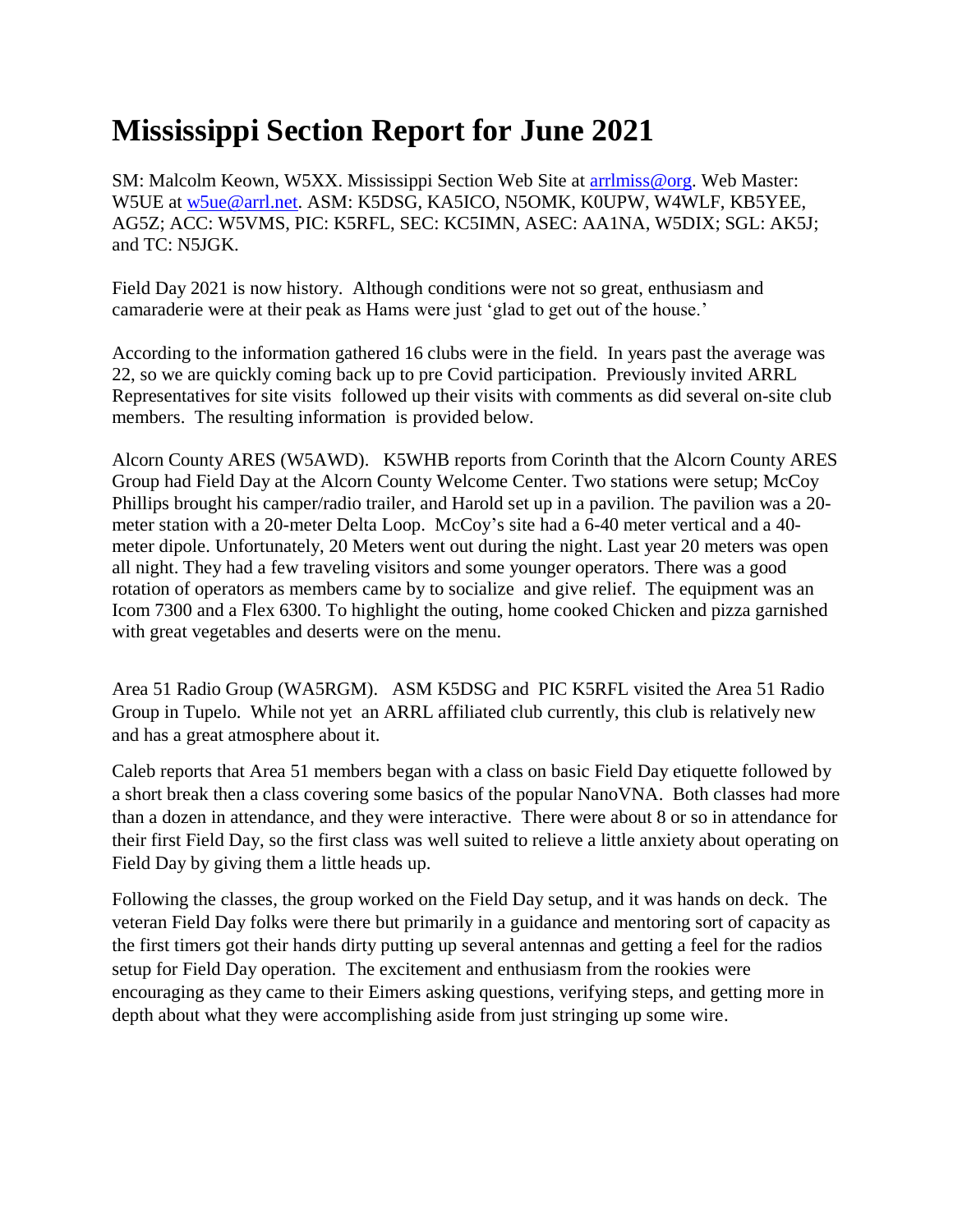Central Mississippi ARA (WM5A). W5XX (SM) , KB5YEE (ASM), and KC5IMN (SEC) visited the CMARA Site at the Rankin County EOC. Over 20 participants were on site. Three rigs were on the air centered around a registration and information booth set up by K0UPW. Local TV Station WAPT visited the site and conducted interviews which resulted in a little publicity on the 10 O'clock news. Visitors were from as far away at California, Washington State, and Canada.

George County ARES (KC5CWW). PIC K5RFL reports that from all accounts, PIO KG5AZL gets things done, and she did just that this year as she placed event notifications in both the George County Times and Greene County Herald newspapers covering Field Day, set up club president and ARRL Emergency Coordinator, KD4VVZ, with an on air interview at the Lucedale local WBRE AM radio station, brought the new Emergency Management Director to Field Day, and invited AE4DW, of Ham Nation and Amateur Radio Newsline to to Field Day. Delisa operated during Field Day alongside Don, helped feed the crowd and took the pictures. Thank you, Delisa, for doing such a fantastic job with your outreach in your community and beyond as a PIO for the ARRL MS Section.

After a successful test session, adding two new hams to the area, the George County Field Day setup began as safety officer, KF5TJO kept an eye on things. Several antennas were put up to cover bands from 160-6 meters as things came together at a Field Day site whose emphasis was more on fun, learning, and development than points and contacts. ARES Group EC KD4VVZ notes that 'learning from and teaching others is beneficial to all as it will result in a stronger ARES group.' ARRL representative ASM AG5Z visited the site. Further, please visit the George County Mississippi ARES Facebook page for more info.

Madison County ARES (K5W). KC5IMN reports from Gluckstadt that W5DIX and he worked QRP at his residence under the vanity call K5W. They made a total of 47 contacts (26 SSB and 21 digital mode) and contacted 19 different sections during Saturday afternoon and early evening. They operated class 3 D since they were working from KC5IMN's backyard on temporary antennas and commercial main electricity. They were challenged by the many rain showers and the heat, finally activating 7 ham bands, from 80-6 meters.

Magnolia DX Association (K5MDX). ARRL visitor W4WLF (ASM) reports that MDXA operated from the QTH of W5XMD with operators NA5DX, N5GD, K5IJ, WG5SK, and W5YMS on site.

Mississippi Coast ARA (W5SGL) W4WLF (ASM) reports that MCARA operated 4A from the woods across the street from N5AHM's QTH. Among those at the site were W5JGW, KI5FKE KI5HVD, and N5AHM.

MSU ARC/Starkville ARC/Lowndes County ARC (W5YD). K5RFL reports that after visiting three Field Day Sites he did not have time to be back at his home Field Day site in West Point, but he knew it was in good hands, and he had updates throughout the morning and afternoon, including how enthusiastic the local newspaper reporter was. This gentleman stayed for over an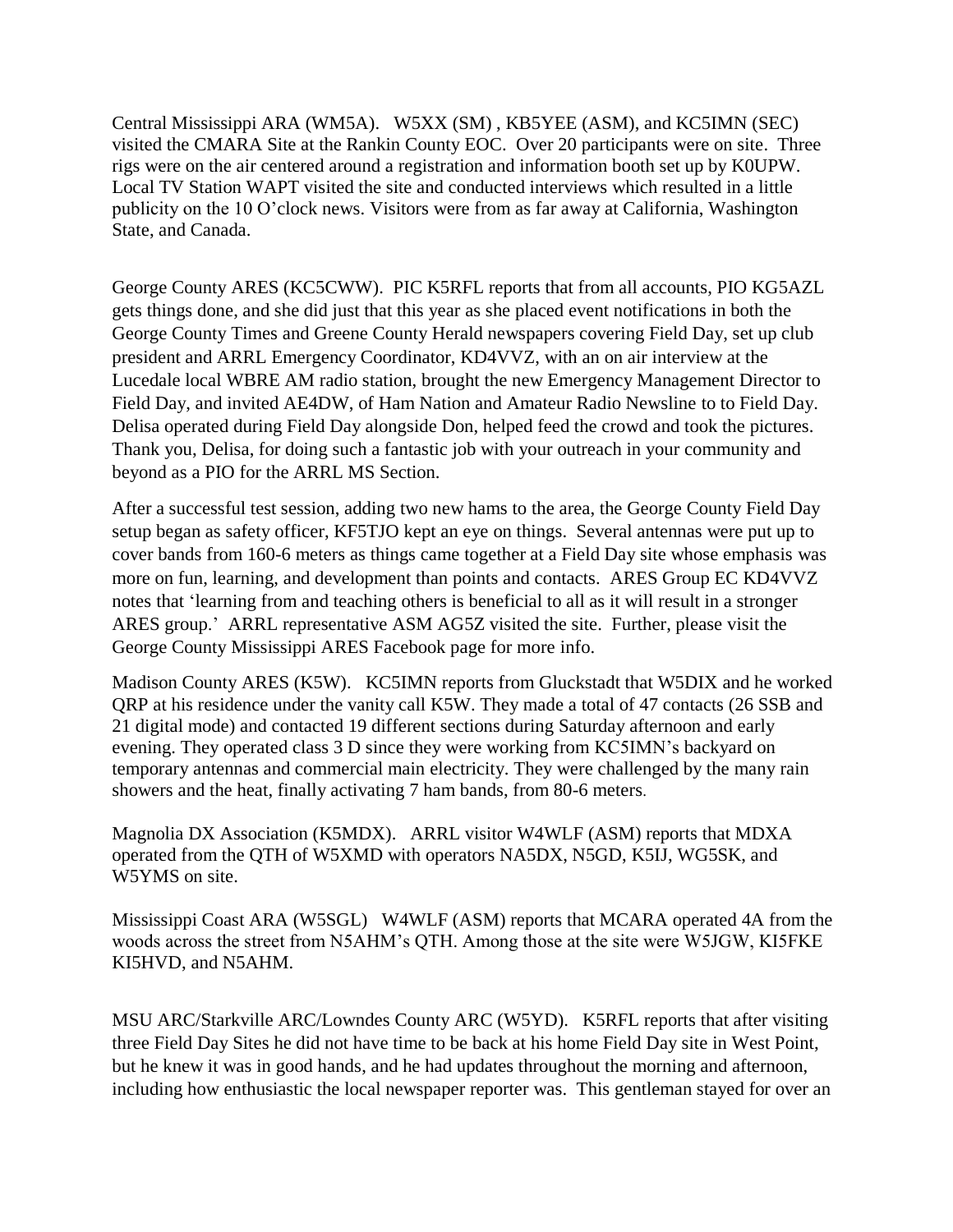hour, during which he sat down at a round table with three or four radio club members from those represented, including Magnolia ARC, Lowndes County ARC, and the host club for 2021 W5YD- Mississippi State ARC. His article, in the following link below, reflects how enthusiastic and attentive he was during his visit. [https://cdispatch.com/news/2021-06-](https://cdispatch.com/news/2021-06-29/bouncing-signals-off-the-moon-amateur-radio-club-draws-young-and-experienced-ham-operators/) [29/bouncing-signals-off-the-moon-amateur-radio-club-draws-young-and-experienced-ham-operators/](https://cdispatch.com/news/2021-06-29/bouncing-signals-off-the-moon-amateur-radio-club-draws-young-and-experienced-ham-operators/)

Northeast Mississippi Radio Amateurs (W5NEM). PIC K5RFL reports from Fulton where the Northeast MS ARA (NEMRA) set up their Field Day site NEMRA began operation by making SSB phone contacts before moving to their digital station, operating one radio only. Caleb received a warm welcome here with every club member speaking to him. As usual, Caleb was able to put a face with a call sign that he had heard previously on air, so that's always a plus. The on the air operators were alternating between a couple of Delta loop antennas that they put up.

Olive Branch ARC/Chickasaw ARA (W5M/K5M). ARRL Reps W5VMS (ACC) and N5JGK (TC) visited these clubs at their joint Field Day at Olive Branch City Park. DeSoto County Emergency Management and the Civil Air Patrol also assisted the clubs with the event. Several stations and antennas covering HF and VHF bands operated throughout the twenty-four-hour event. Between 25 and 30 Hams visited the site and were active at some point on the air. City council members, the press, and interested observers also stopped by to see what Amateur Radio is all about. See [https://desotocountynews.com/desoto-county-news/field-day-showcases-amateur](https://desotocountynews.com/desoto-county-news/field-day-showcases-amateur-radio-use/)[radio-use/](https://desotocountynews.com/desoto-county-news/field-day-showcases-amateur-radio-use/)

Scott notes that considering that COVID-19 restrictions sidelined most clubs for more than a year, members of both clubs came together and hosted a great event showcasing Amateur Radio in North Mississippi. K5OLV, the Field Day coordinator for the two clubs, thought this was an outstanding event, even if the bands (and some equipment) did not completely cooperate. Both clubs look forward to Field Day 2022.

Southwest Mississippi ARES Team (W5WQ). N5ZNT reports that the Team operated from home stations in the Brookhaven area with 8 operators.

Tupelo ARC (Call ???). PIC K5RFL reports from the Tupelo ARC Field Day site at Veteran's Park that the club setup under a pavilion by the lake. Caleb quickly learned that their primary goal for Field Day was testing antennas, of which they had several available including wire and vertical arrays. Club Members would make some contacts and swap to a different antenna to see if that antenna sitting in the garage still did the trick or how different the height affected contacts between different wire antennas. There were a dozen or so club members there when he arrived, including a couple of newer hams experiencing their first Field Day.

Also reported in the field were the Dixie Amateur Radio Team (KE5WEE), the Jasper County ARS (WJ5P), the Marion County ARC (KG5HKK), and the Ole Miss ARC (W5UMS). No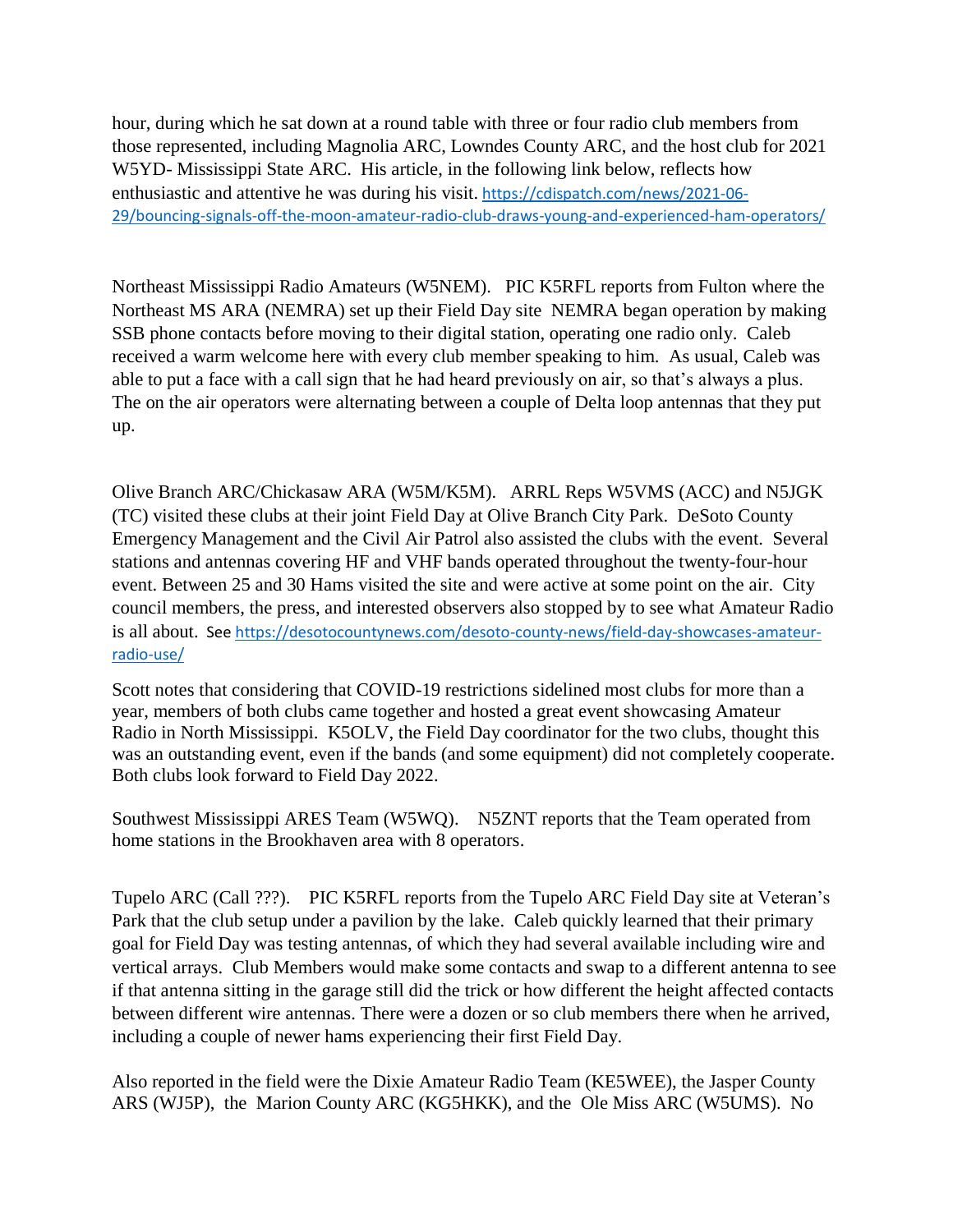information was available on these Field Day operations from these clubs at press time but will be included in a later Section Report, as available.

Field Day site visits were made by several ARRL Mississippi Section officials. Thanks to K5DSG (ASM), KC5IMN (SEC), N5JGK (TC), K5RFL (PIC), W5VMS (ACC), W4WLF (ASM), W5XX (SM), KB5YEE (ASM), and AG5Z (ASM) for making these visits.

Field Messages for the SM were received from W5M/K5M, W5WQ, and W5YD.

Now that a great Field Day is in our rear-view mirror SEC KC5IMN writes the that 2021 Simulated Emergency Test (SET) for the state of Mississippi will be held on Saturday August 28, 2021. The SET will run from 8AM until 8PM and will include all modes of communications.

The main purpose of the SET is to evaluate strengths and weaknesses in Amateur Radio emergency preparedness as well as to demonstrate the strengths of Amateur Radio to our served agencies and the general public.

The theme of this year's SET is "SNOW-MAGEDDON Mississippi" respectful of the recent cold wave that encompassed the south-central US (including Mississippi).

The Meridian ARC 'Spark Gap' reports that WB5AKR has organized the Family Radio Service (FRS) Zero Road Neighborhood WX Watch Group. Larry and Fred (WB5BNV) ran a test to show the locals a little Ham magic. They sent a message via WinLink out to email and back to one of the groups showing how Ham Radio can provide services when the lines go down. Larry notes that the WX Watch Group is creating interest, not only in Mississippi but also from Tennessee. He is getting calls on what radio frequencies to use and what type of radios meet FCC type acceptance. The WX Watch Group uses no license and no call sign service for FRS and MURS. However, GMRS does require a license. For more info contact Larry at [wb5akr@comcast.net](https://webmail.cablelynx.com/webmail/src/compose.php?send_to=wb5akr%40comcast.net)

ACC W5VMS says good job to clubs keeping up with their annual reports (and those who are not, you need to get it done). One area that needs some observation and attention is the reported membership numbers, particularly total club members and ARRL members. A spot check of a few clubs has revealed discrepancies of 25% or greater. This is the only visibility both the League and division have into club membership and is reflected on the club pages at ARRL's site. Please do a spot check on your membership and adjust if needed. Contact W5VMS if you need assistance with this.

Scott also reports that the following clubs are, or soon will be, meeting in person:

- Central Mississippi Amateur Radio Association
- Chickasaw Amateur Radio Association
- Lowndes County (Columbus) Amateur Radio Club
- Magnolia Amateur Radio Club
- Meridian Amateur Radio Club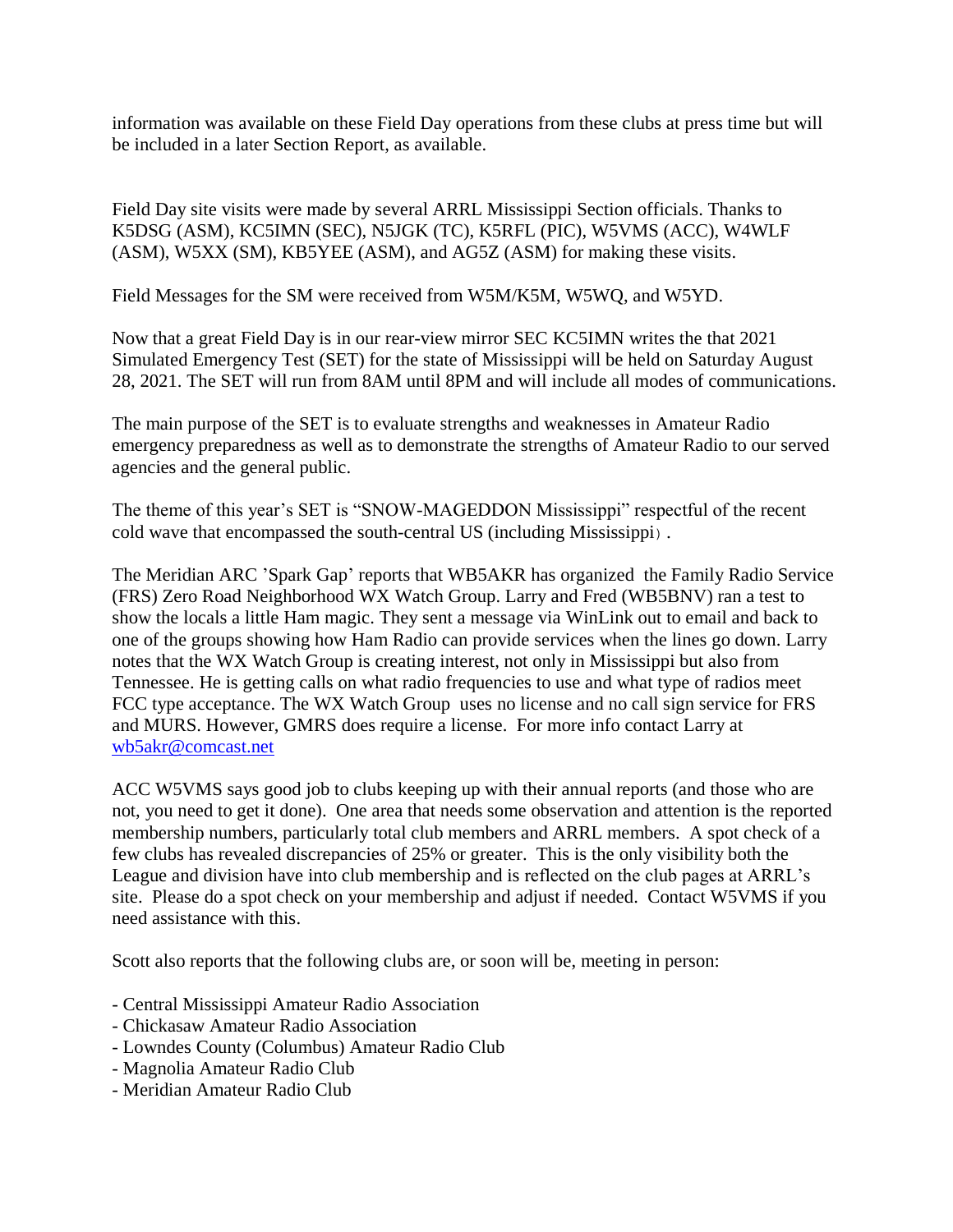- Mississippi State (Starkville) Amateur Radio Club
- Olive Branch Amateur Radio Club
- Tupelo Amateur Radio Club
- Vicksburg Amateur Radio Club

And now News You Can use follows:

- 7290 Message Traffic Handling Class, August 4 and 7. Sessions at 9:30 and 12:00
- Shreveport Hamfest, August 14, www.k5sar.com.
- Huntsville, August 20-21, 2021. All systems go. www.hamfest.org
- ARRL Mississippi Section SET, August 28, Prepare !! POC:KC5IMN
- Jackson County Hamfest, November 12-13. POC [kj4njt@arrl.net](mailto:kj4njt@arrl.net)
- Capital City Hamfest, January 28 -29, TradeMart, Jackson. POC: K5GCY
- 2022 Mississippi QSO Party, April 2-3, POC: W5XX

Anybody have additional information? Thanks to all who helped pull this information together. This list will be updated in future Section Reports.

…. and from EC Reports from around the State:

AEC KD5YDU reports from Yalobusha County that during the severe weather at beginning of the mouth they had a lady to message them on the Yalobusha County ARES page on Facebook to let them know that one of the bridges in Coffeeville looked like it was leaning. They passed the message on to CD-1 the emergency Coordinator for the county.

EC KB5SZJ advises from Lauderdale County that they will soon be starting a packet net on the first Tuesday of each month for the advancement of digital message training. Persons wishing to check-in will need to leave a message on the WX5MEI-10 BBS on frequency 145.010 for KB5SZJ subject line Net Check. It will only count if you send it on Tuesday 7am - 7pm. Anyone in the state can check-in and a return message will be sent after 7pm to the BBS to verify your check-in.

Carroll County EC KF5IAY notes that ARES had their first new club meeting on July 10.

From Grenada County EC AD5IT reports that their new repeater is able to cover a 45-mile diameter circle on 147.000 -600 tone 107.2

Congratulations to the following who upgraded in June: KG5BRM – Nathan – Pontotoc; KI5JTR, Malcolm – Pontotoc; KB5LJR, David – Cleveland; KE5LWY, Terry – Belmont; KI5OFB, Jim – Pheba; KI5OOH, Lucas – Terry; KI5OSZ, William – Meridian; KI5PAC, Lisa – Tupelo; KI5PAD, Kurt – Saltillo; KI5PLD, Bradley – Tupelo; and KG5VEK, Brian – Blue Springs.

Welcome to the following new Hams in Mississippi in June: KI5QCA, Thomas – Olive Branch; KI5QCH, Joe - Burnsville; KI5QFE, David – Lucedale; KI5QGF, Jonah – Saucier; KI5QGG, Timothy – Ellisville; KI5QIK, Zachery – Madison; KI5QIP, Aaron – Vicksburg; KI5QIQ, John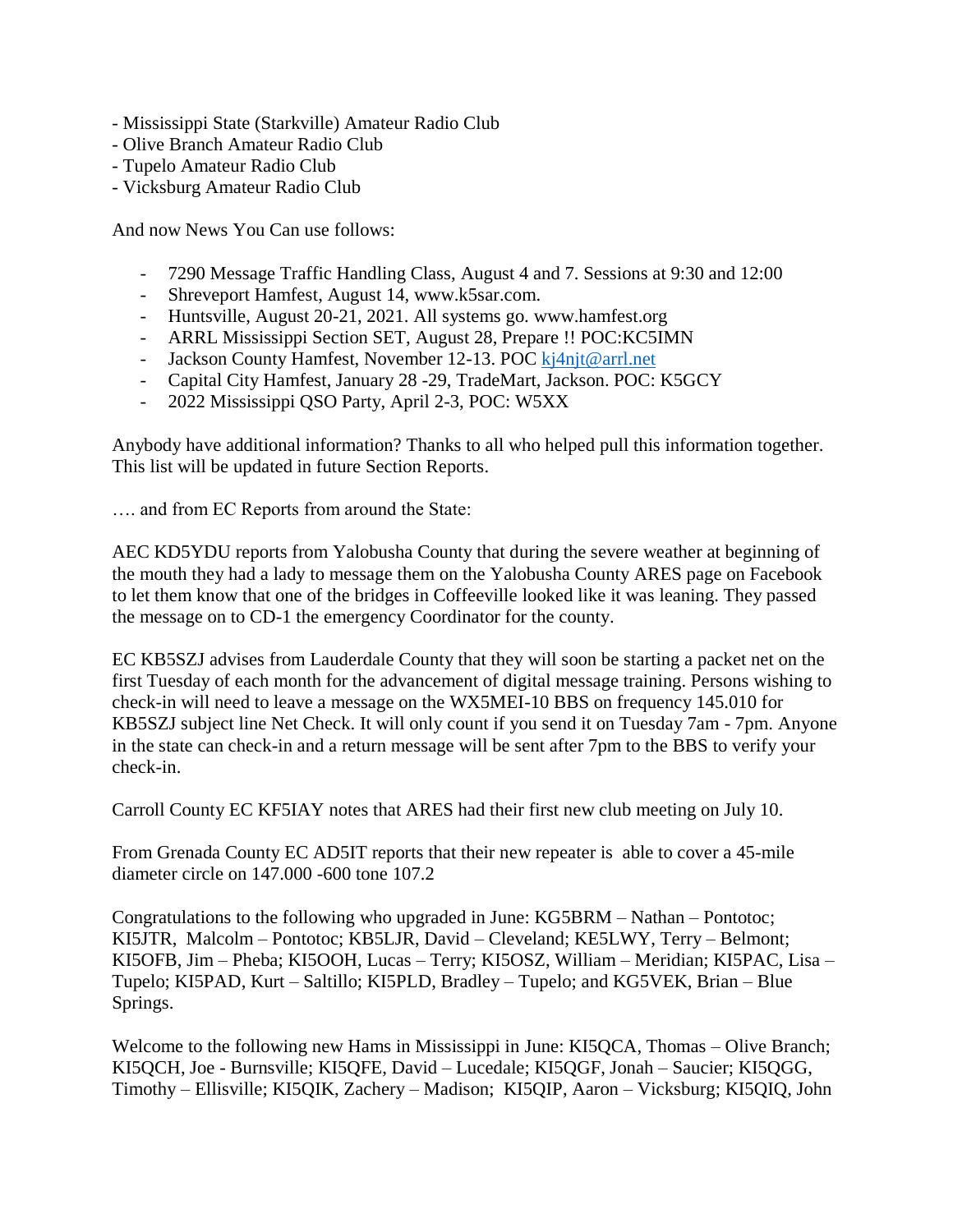– Union; KI5QJV, Leon – Tupelo; KI5QJZ, Aidan – Etta; KI5QMD, Harrison – Starkville; KI5QME, Roland – Starkville; KI5QMN, Jack – Bay Saint Louis; KI5QNN, Christopher – Foxworth; and KI5QNO, Yoseph – Starkville.

Also welcome the following new ARRL Members in June: KG5AVH, William – Byhalia; KI5FTH, Alex – Louisville; KG5IAX, Ted – Hickory; KE5MFW, Rachel – Byhalia; KI5PLX, Frederick – Coldwater; KI5PVX, Douglas – Braxton; KI5QGF, Jonah – Saucier. And KI5QJY, Leon – Tupelo;

ARRL Membership is now 992 down 13 from last month. We took a major hit in June. Let's work toward getting our membership back above 1,000! Thanks to all who support ARRL Membership in Mississippi.

And last, but not least, welcome to K5FIT as EC for Rankin County and WM5A as AEC for Rankin County.

SEC/DEC Reports for June 2021: KC5IMN (SEC), KD4VVZ (Gulf Coast), N5ZNT (SW MS), and KB0ZTX (NW MS).

EC Reports for June: K9EYZ (AEC)(Jackson), AE5FK (Walthall), KF5IAY (Carroll), KA5ICO (Chickasaw), AD5IT (Grenada), KD5NDU (AEC)(Yalobusha), AG5RI (Harrison), KB5SQZ (Hinds), KB5SZJ (Lauderdale), KF5VVU (Scott), KD4VVZ (George), KF5WVJ (DeSoto), N5ZNT (Lincoln and Wilkerson), and KB0ZTX (Marshall).

Club Newsletter/Reports (Editor): the Meridian ARC Spark Gap (W5MAV)

HF Net Reports – sessions/QNI/QTC (Net Manager)

Hattiesburg ARC 10M Net 4/26/0 (KD5XG)

K5TAL 80M Net 5/69/0 (WV5Q)

Magnolia Section Net 30/1113/6 (KA5ICO)

MS Baptist Hams Net 3/8/0 (WF5F)

MSPN 30/2236/23 (W5JGW)

VHF Net Reports - sessions/QNI/QTC (Net Manager)

Capital Area Emergency Net 4/51/0 (K5XU)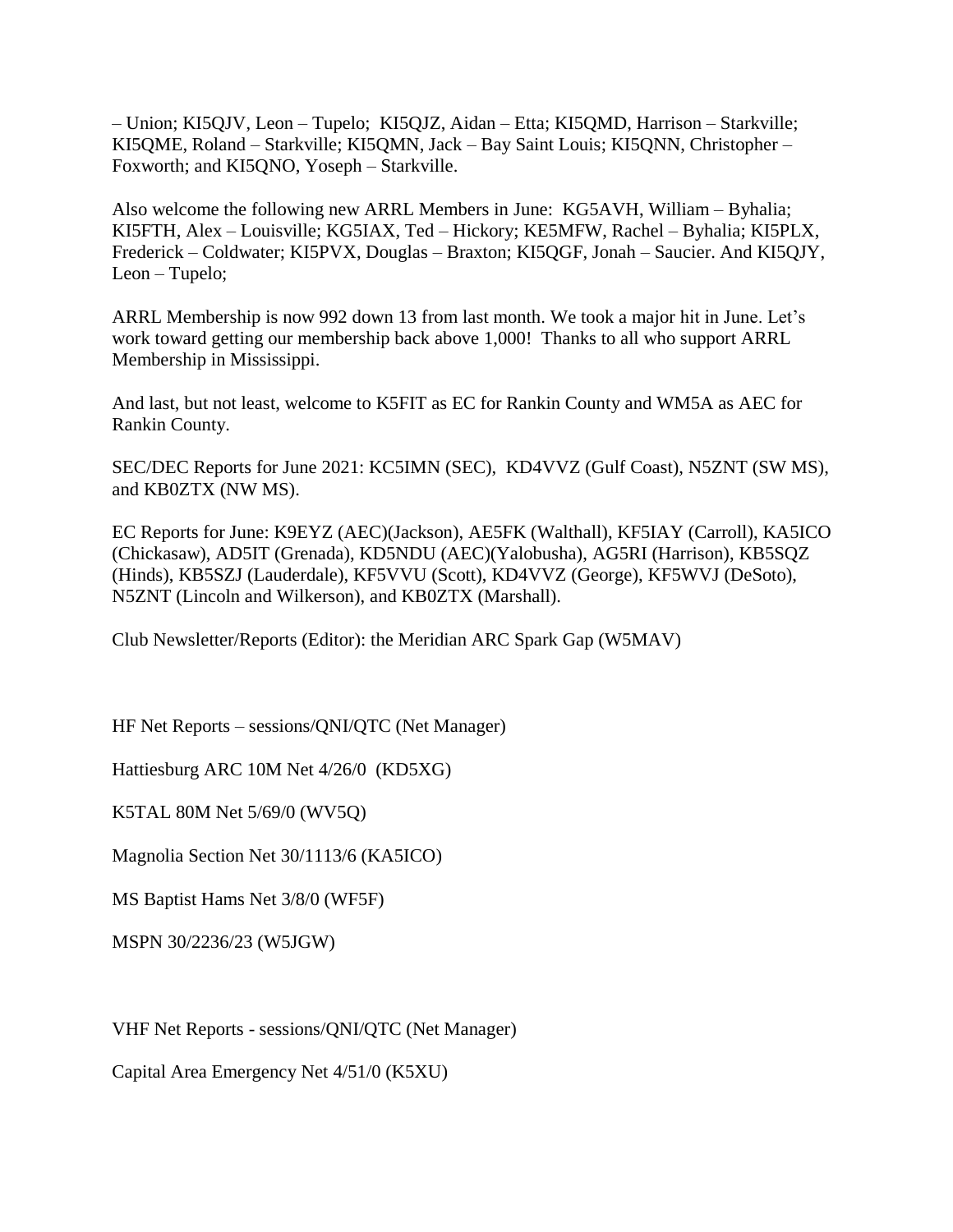Central Mississippi ARES Training Net 4/40/6 (KG5SQZ)

DeSoto County Training and Information Net 4/104/0 (KF5WVJ)

Delta Area Net ?/179/0 (KF5IAY)

George County ARES Net 5/31/1 (KD4VVZ)

Grenada County ARES 2/16/0 (AD5IT)

Harrison County ARES 1/13/0 (AG5FI ?)

Hattiesburg ARC 2 M Net 4/47/3 (KD5XG)

Hattiesburg ARC 2 M Simplex Net 1/7/0 (KD5XG)

Jackson County ARES 6/113/2 (K9EYZ)

JARC Emergency Net 4/44/0 (K5XU)

Marshall County ARES – meets with DeSoto County Net (KB0ZTX)

Meridian Area EM Net 5/23/0 (KB5SZJ)

Mississippi Coast ARA 5/117/0 (AB5FU)

MSU ARC Net 4/91/1 (N5OMK)

Northeast Mississippi Skywarn Net 4/63/0 (W5BAQ)

Southwest MS ARES Team 5/24/4 (N5ZNT)

Sundancer Solar ARES Net 4/78/0 (KA5ICO)

Vicksburg ARC/MLEN 4/114/0 (KD5DHR)

Walthall County ARES Net 4/66/0 (AE5FK)

Yalobusha County ARES 10/60/0 (KD5NDU)

Digital Net Reports

Central Mississippi ARES Digital Net 4/22/33 (KI5JCL)